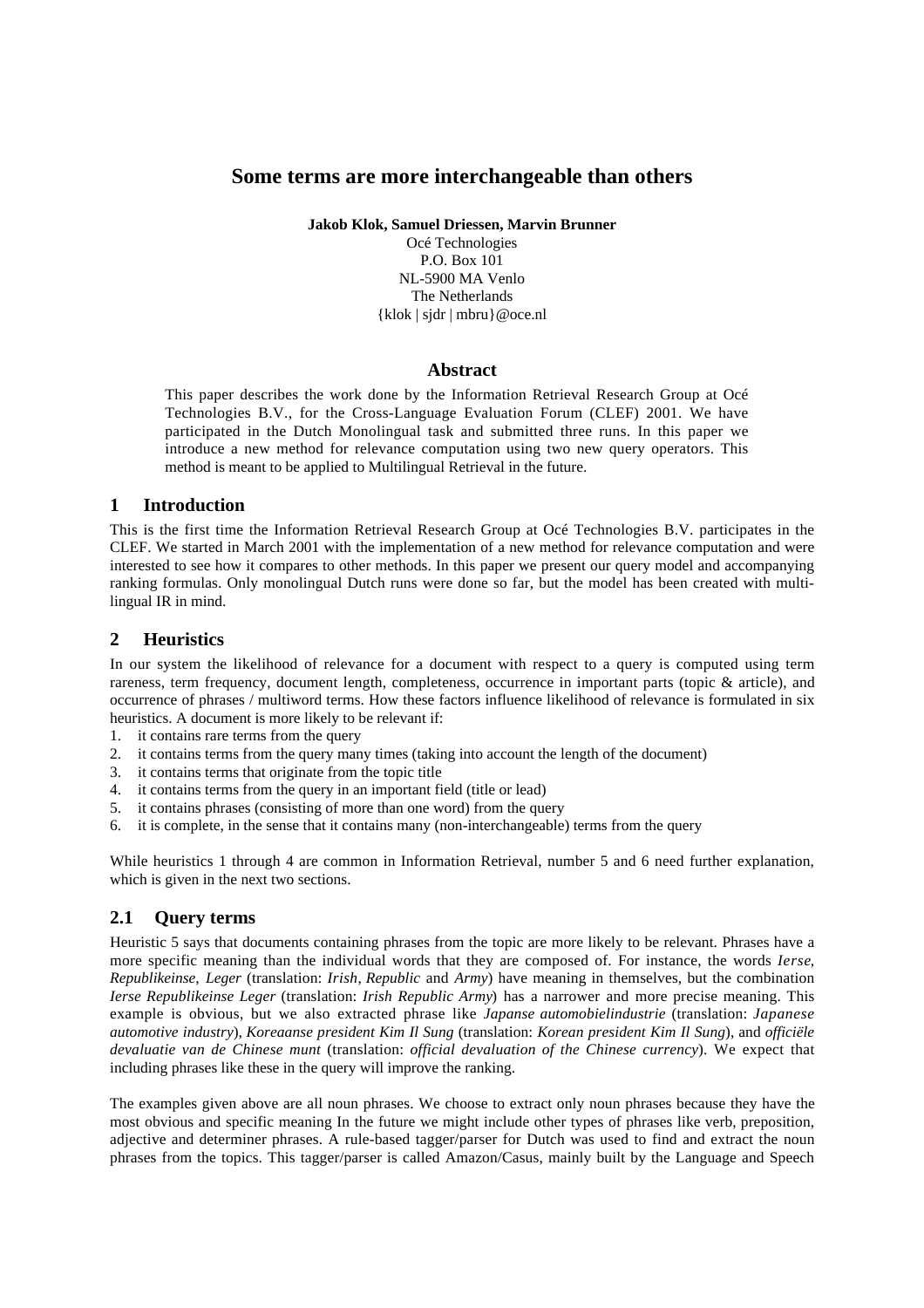department of the University of Nijmegen, The Netherlands. It tags and parses sentences syntactically and semantically. (For more information on Amazon/Casus refer to [Ama] and [Cas].) All Dutch determiners and pronomina that occur as the first word of the phrase were removed from the term phrase. We also made a short list of stop-phrases, which were removed as well.

We think that adding more phrases to the query improves the ranking. Therefore we generated more phrases by extracting phrases that fall in between stop-words and added those to the queries as well.

### **2.2 Completeness and interchangeable terms**

Heuristic 6 says that we expect a document to be more likely to be relevant when it contains more terms from the query. For instance if we have a query that contains the very different terms "babyvoeding" and "pesticide" (translation: "baby food" and "pesticide") then it is reasonable to expect that documents that contain both terms are more likely to be relevant than documents that contain only one of the terms. However, there are usually terms in the query that have similar meaning (especially after expansion of terms), in which case the occurrence of all of these similar terms does not make the document more likely to be relevant than the occurrence of only one. For a query on "pesticide" and "pesticiden" (Dutch plural for pesticide), for instance, it does not really matter if a document contains both terms or only one of them.

### **3 Queries**

### **3.1 Query Definition**

In the previous section we described three different kinds of terms, namely single words, noun-phrases, and phrases between stop-words. The set of the terms is defined as the union of the three:

*Terms = Words* ∪ *Noun-phrases* ∪ *Between-stopword-phrases*

We also define two query operators, corresponding to the idea that some terms are interchangeable and others are not (cf. section 2.2). We'll use the symbol '|' as an operator for interchangeable terms and '&' for noninterchangeable terms. We'll pronounce these as 'interchange' and 'distinguish' respectively.

We define a query as follows:

- T is a query, if  $T \in \mathcal{T}$  erms
- $|(Q_1..Q_n)$  is a query, if  $Q_1..Q_n$  are queries
- &  $(Q_1..Q_n)$  is a query, if  $Q_1..Q_n$  are queries

Note that with the last two rules new queries can be constructed by combining (sub-) queries using our two operators ( $\vert$  and  $\&$ ). This means that not only terms can be interchanged, but also sub-queries.

Actually we use weighted queries, so for each query there is a function *w*, that assigns a weight to each term or sub-query. Notice that interchangeability does not mean that the terms or queries are weighted equally.

### **3.2 Query Construction**

j

In this section we discuss the construction of queries, the way we did it for run 2. At the highest level a query consists of two sub-queries. One for the terms from the topic title and one for the terms in the topic narrative. These two sub-queries are joined together with the distinguish operator. The reason for not using the interchange operator is that the topic narratives generally appear to contain terms that are not interchangeable with any of the terms from the topic title. The weights for these queries were set to  $\frac{5}{7}$  and  $\frac{2}{7}$  for the title and the narrative respectively. This implements heuristic 3.

Each of these two sub-queries again consists of sub-queries. There is a sub-query for each of the terms that has been extracted from the part of the topic at hand. For joining these queries the distinguish operator is used, since the terms are not known to be interchangeable<sup>1</sup>. Phrases are included in the query, following heuristic 5. Stopwords<sup>2</sup> and stop-phrases are excluded. Noun-phrases and phases between stop-words receive twice as much weight as single words. At this point the rareness of terms is also taken into account, because of heuristic 1. We adjusted the weights for these queries using expression  $(1)$ , which gives a higher weight to rare terms. In  $(1)$  *w* is

 $1$  With the use of a thesaurus or semantic network this might be detected though.

<sup>&</sup>lt;sup>2</sup> The stop-word list that was used was a standard list, with the only difference that *weer* was left out of it, since it also means *weather*, in which case it is not a stop-word.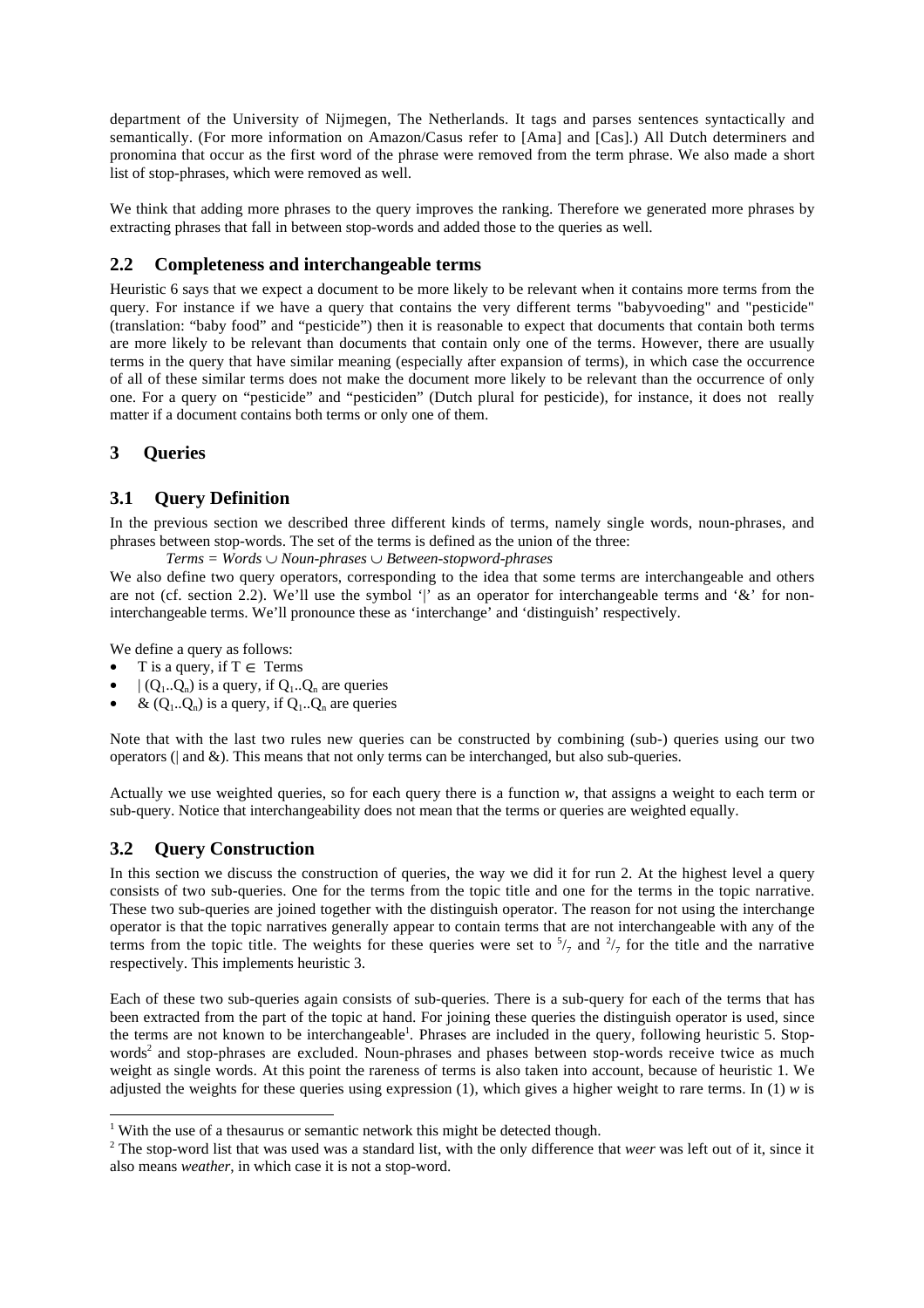the weight for the sub-query, *T* is the term that this query is about,  $df(T)$  is the document frequency for *T*, and *N* is the number of documents in the collection.

$$
w := w \times \frac{\log \frac{N}{df(T)}}{\log N} \tag{1}
$$

Again these queries consist of sub-queries, for the various stemming variants of the terms. We applied stemming expansion only to single words, not to phrases. Open Muscat's implementation of Porter's stemming algorithm [Porter] for Dutch was used for this purpose. Queries for the terms that literally appeared in the topics were given a twice-higher weight than the stemming variants. The interchange operator is used to join the queries, since the variants are interchangeable.

Queries for words with accented characters were expanded further into one sub-query for the accented variant of the word and one for the unaccented version, where the first received twice the weight of the latter.

At the deepest level there are sub-queries for each part of the article parts, i.e. title, lead, and body-text; this implements heuristic 4. These sub-queries are joined together with the interchange-operator. The weights for these sub-queries are  $\frac{2}{7}$  for those in the title and lead and  $\frac{3}{7}$  for the one in the body-text.

A graphical view of a query with its four levels of sub-queries is depicted in figure 1 below. The original query constructed by our software from topic 47 is pruned for display purposes, yet it shows the aspects of weights, phrases, stemming variants and the use of the two operators.



**Figure 1: A graphical view of a query with sub-queries**

#### **4 Relevance Computation**

Now that queries can be constructed, we discuss the estimation of likelihood of relevance. Since we work with a recursive definition of queries, it is logical to estimate likelihood of relevance for each of the sub-queries and combine those. The estimates for the sub-queries do need to be comparable in the sense that they are on the same scale. We decided that relevance estimates should fall between 0 and 1, where 0 indicates a low estimated likelihood of relevance and 1 high, in comparison to the other documents (a).  $0 \leq REL(Q, D) \leq 1$  (a)

$$
0 \leq REL(Q, D) \leq 1
$$

Remembering our definition of a query we see that some queries consists of nothing more than a term. We'll use heuristic 2 for estimating likelihood of relevance for this type of query. First we define term frequency *tf* (b). In this formula *rawtf* is the number of occurrences of T in D and the length of a document is the total number of words in a document. We divide by the logarithm of the length**,** because our intuition was that dividing by the length itself would be too much.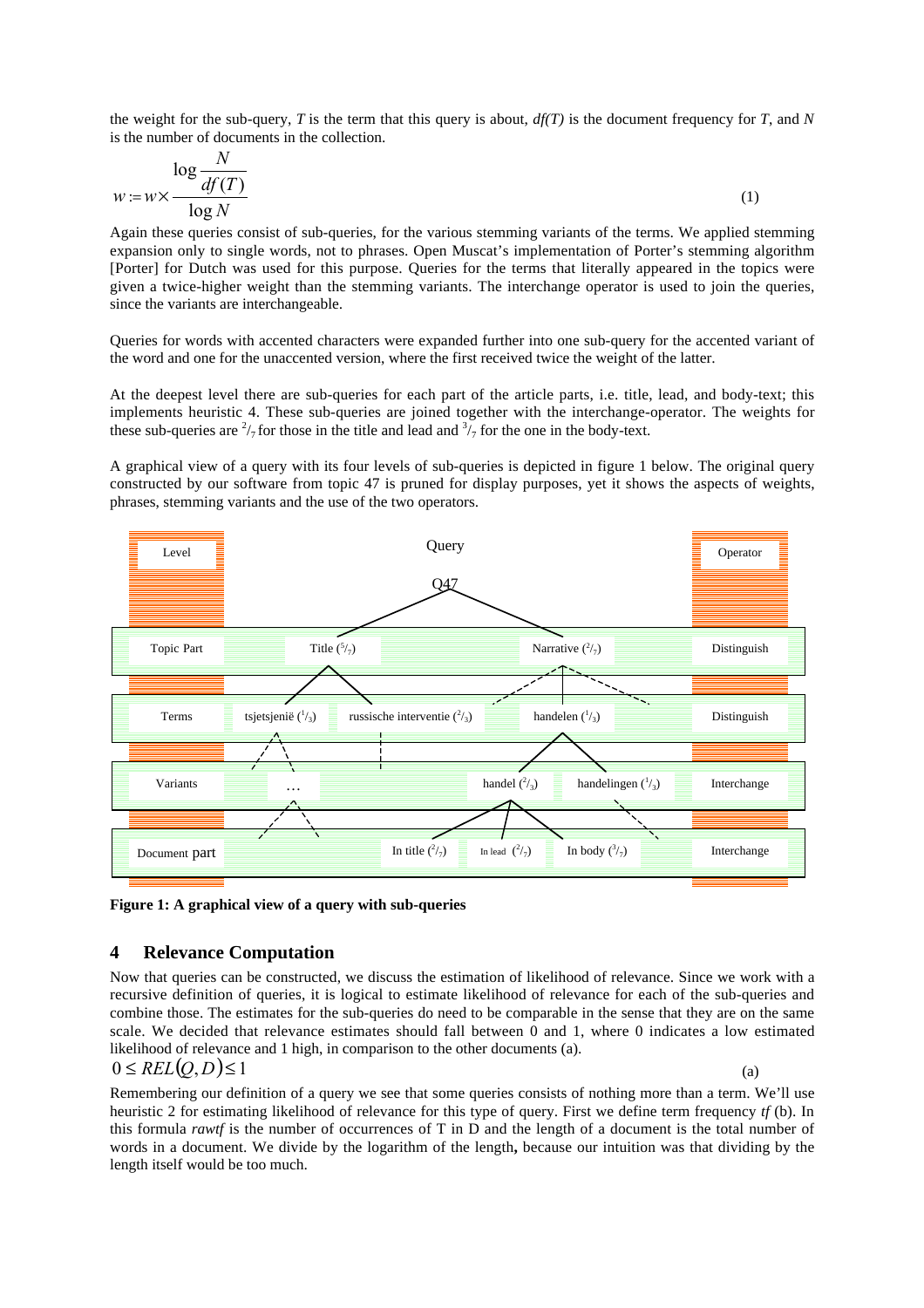$$
tf(T,D) = \frac{rawtf(T,D)}{\ln(\text{length}(D))}
$$
 (b)

Following heuristic 2 and satisfying (a), we formulate (c) for the estimation of likelihood of relevance for a query consisting of just one term. The relevancy is based on median value of frequencies for the term in other documents and used in run 2. In run 3 we used  $(c')$ , which uses the maximum term frequency in the collection for the term. In the future a formula will be used that is based on both the median and the maximum.

$$
REL(T, D) = \begin{cases} \frac{tf(T, D)}{2 \times median(T, d)} & \text{if } \frac{tf(T, D)}{2 \times median(T, d)} \le 1\\ 1 & \text{if } \frac{tf(T, D)}{2 \times median(T, d)} \ge 1\\ 1 & \text{if } \frac{tf(T, D)}{2 \times median(T, d)} \ge 1\\ \text{REL}(T, D) = \frac{tf(T, D)}{max(T, d)} & \text{(c')} \end{cases}
$$

For calculation of the relevance of combined queries, two different formulas for the two operators (cf. Section 3.1) are defined, following heuristic 6. For a combination of non-interchangeable sub-queries we define (d). This formula gives a higher score for "complete" documents than for non-complete.

$$
REL\big(\& (Q_1..Q_n)_D\big) = \sum_{q \in Q_1..Q_n} w(q) \cdot REL(q, D) \tag{d}
$$

The formula for queries with interchangeable sub-queries defined by (e) is more complicated. It scores documents regardless of completeness.

$$
REL([Q_1, Q_2..Q_n], D) = w(Q_1) \cdot REL(Q_1, D) + (1 - REL(Q_1, D)) \cdot REL([Q_2..Q_n], D)
$$
 (e)

In order to satisfy constraint (a) for both (d) and (e) we normalise the weights such that the sum of the weights for a query is exactly one (f).

$$
\sum_{q \in Q_1 \dots Q_n} w(q) = 1, \text{ for queries } \begin{cases} \mid (Q_1 \dots Q_n) \\ \& (Q_1 \dots Q_n) \end{cases} \tag{f}
$$

#### **5 Results**

We'll concentrate our discussion on run 2, which was the best run. Considering that we had not started on CLEF until March and spent most of our time on implementation, rather than experimentation, we had not expected very good results. Indeed figure 2 shows that for a number of queries the results are well below the median. Nevertheless, the results are well above the median for a number of queries as well.



**Figure 2: Comparison to median by topic for run2**